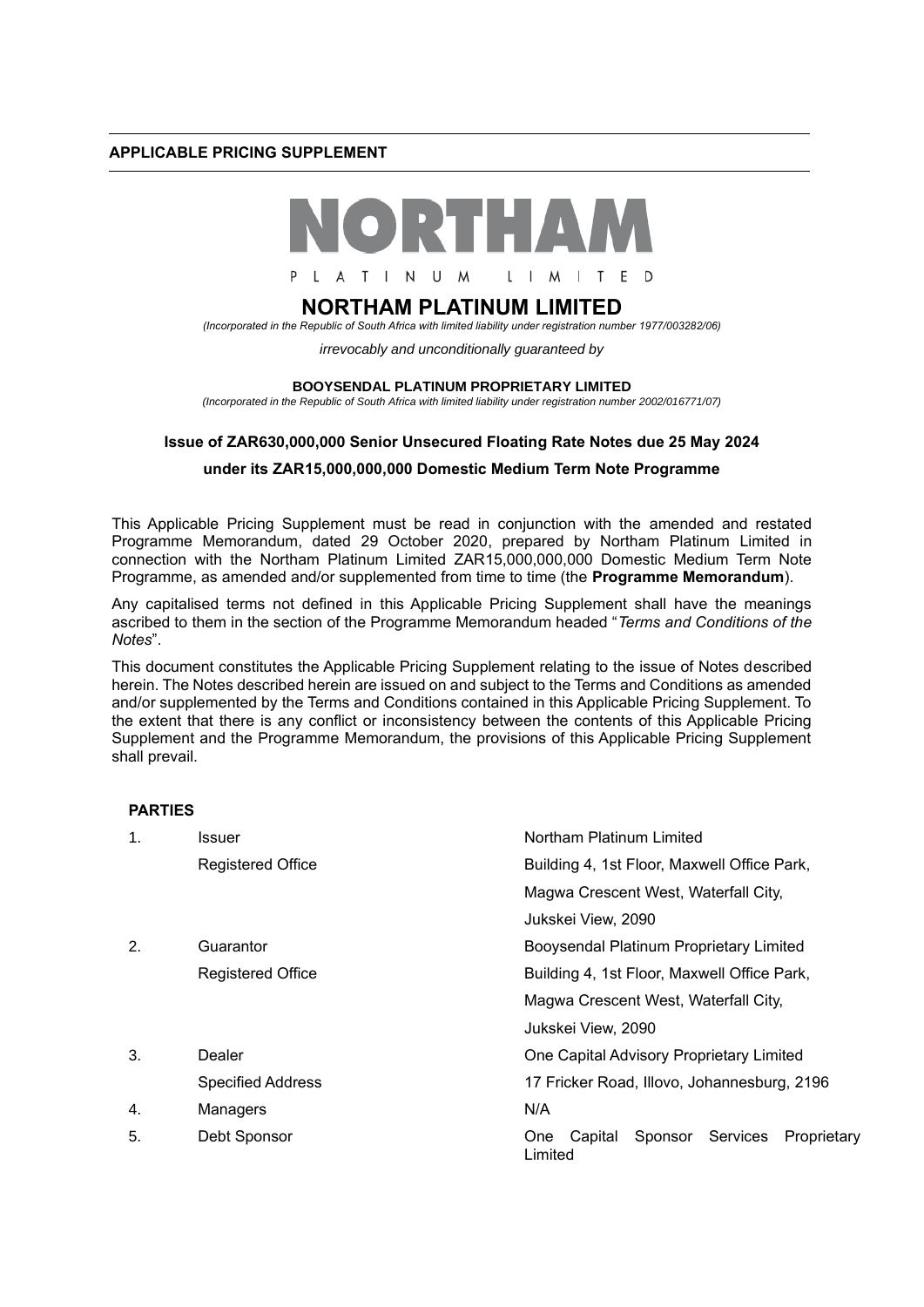|     | <b>Specified Address</b>                                                                  |                               | 17 Fricker Road, Illovo, Johannesburg, 2196                                                                                                  |  |  |  |
|-----|-------------------------------------------------------------------------------------------|-------------------------------|----------------------------------------------------------------------------------------------------------------------------------------------|--|--|--|
| 6.  | Paying Agent                                                                              |                               | Nedbank Limited (acting through its Nedbank                                                                                                  |  |  |  |
|     |                                                                                           |                               | Investor Services division)                                                                                                                  |  |  |  |
|     | <b>Specified Address</b>                                                                  |                               | 33 Hoofd Street, Braampark, Braamfontein,<br>Johannesburg, 2000, South Africa                                                                |  |  |  |
| 7.  | <b>Calculation Agent</b>                                                                  |                               | Nedbank Limited (acting through its Corporate<br>and Investment Banking division)                                                            |  |  |  |
|     | <b>Specified Address</b>                                                                  |                               | 135 Rivonia Road, Sandton, 2196, South Africa                                                                                                |  |  |  |
| 8.  | <b>Transfer Agent</b>                                                                     |                               | Nedbank Limited (acting through its Corporate<br>and Investment Banking division)                                                            |  |  |  |
|     | <b>Specified Address</b>                                                                  |                               | 135 Rivonia Road, Sandton, 2196, South Africa                                                                                                |  |  |  |
| 9.  | <b>Issuer Agent</b>                                                                       |                               | Nedbank Limited (acting through its Corporate<br>and Investment Banking division)                                                            |  |  |  |
|     | <b>Specified Address</b>                                                                  |                               | 135 Rivonia Road, Sandton, 2196, South Africa                                                                                                |  |  |  |
| 10. | Settlement Agent                                                                          |                               | Nedbank Limited (acting through its Corporate<br>and Investment Banking division)                                                            |  |  |  |
|     | <b>Specified Address</b>                                                                  |                               | 135 Rivonia Road, Sandton, 2196, South Africa                                                                                                |  |  |  |
|     | <b>PROVISIONS RELATING TO THE NOTES</b>                                                   |                               |                                                                                                                                              |  |  |  |
| 11. | <b>Status of Notes</b>                                                                    |                               | <b>Senior Unsecured</b>                                                                                                                      |  |  |  |
| 12. | Series Number                                                                             |                               | 19                                                                                                                                           |  |  |  |
| 13. | <b>Tranche Number</b>                                                                     |                               | 4                                                                                                                                            |  |  |  |
| 14. |                                                                                           | Aggregate Nominal Amount      |                                                                                                                                              |  |  |  |
|     | (a)                                                                                       | Series                        | ZAR3,240,935,000                                                                                                                             |  |  |  |
|     | (b)                                                                                       | Tranche                       | ZAR630,000,000                                                                                                                               |  |  |  |
| 15. | Interest                                                                                  |                               | Interest-bearing                                                                                                                             |  |  |  |
| 16. |                                                                                           | <b>Interest Payment Basis</b> | <b>Floating Rate</b>                                                                                                                         |  |  |  |
| 17. | Automatic/Optional Conversion from one<br>Interest/Redemption/Payment Basis to<br>another |                               | N/A                                                                                                                                          |  |  |  |
| 18. | Form of Notes                                                                             |                               | The Notes in this Tranche are listed Notes issued<br>in uncertificated form and held by the CSD                                              |  |  |  |
| 19. | <b>Issue Date</b>                                                                         |                               | 19 April 2022                                                                                                                                |  |  |  |
| 20. | Nominal Amount per Note                                                                   |                               | ZAR1,000,000                                                                                                                                 |  |  |  |
| 21. | Specified Denomination                                                                    |                               | ZAR1,000,000                                                                                                                                 |  |  |  |
| 22. | <b>Specified Currency</b>                                                                 |                               | <b>ZAR</b>                                                                                                                                   |  |  |  |
| 23. | <b>Issue Price</b>                                                                        |                               | 101.19315 percent                                                                                                                            |  |  |  |
| 24. | <b>Interest Commencement Date</b>                                                         |                               | 25 February 2022                                                                                                                             |  |  |  |
| 25. | <b>Maturity Date</b>                                                                      |                               | 25 May 2024                                                                                                                                  |  |  |  |
| 26. | Applicable Business Day Convention                                                        |                               | <b>Following Business Day</b>                                                                                                                |  |  |  |
| 27. | <b>Final Redemption Amount</b>                                                            |                               | 100% of Nominal Amount                                                                                                                       |  |  |  |
| 28. | Last Day to Register                                                                      |                               | By 17h00 on 14 August, 14 November,<br>14 February, and 14 May of each year until the<br>Maturity Date or if such day is not a Business Day, |  |  |  |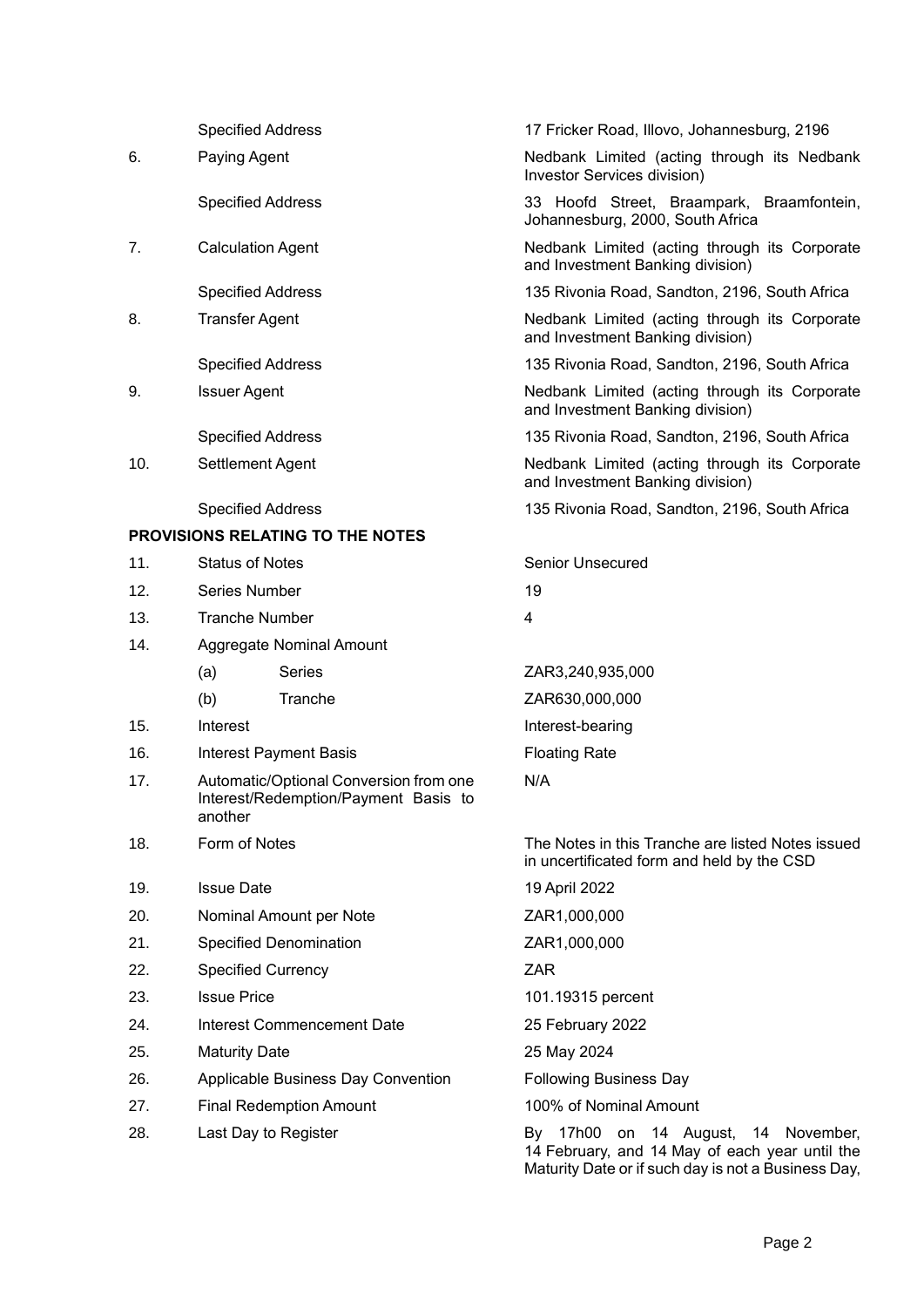|                         |                                                             |                                                                                                                          | the Business Day preceding the Books Closed<br>Period                                                                                                                                                                                                                                                                                                                                                                                                                                                            |
|-------------------------|-------------------------------------------------------------|--------------------------------------------------------------------------------------------------------------------------|------------------------------------------------------------------------------------------------------------------------------------------------------------------------------------------------------------------------------------------------------------------------------------------------------------------------------------------------------------------------------------------------------------------------------------------------------------------------------------------------------------------|
| 29.                     |                                                             | <b>Books Closed Period</b>                                                                                               | The Register will be closed from 15 August to<br>24 August, 15 November to 24 November,<br>15 February to 24 February and 15 May to<br>24 May of each year until the Maturity Date (all<br>dates inclusive), or if any early redemption<br>occurs, 10 Days prior to the actual Redemption<br>Date                                                                                                                                                                                                                |
| 30.                     |                                                             | Default Rate                                                                                                             | 2%                                                                                                                                                                                                                                                                                                                                                                                                                                                                                                               |
| <b>FIXED RATE NOTES</b> |                                                             |                                                                                                                          | N/A                                                                                                                                                                                                                                                                                                                                                                                                                                                                                                              |
|                         |                                                             | <b>FLOATING RATE NOTES</b>                                                                                               |                                                                                                                                                                                                                                                                                                                                                                                                                                                                                                                  |
| 31.                     | (a)                                                         | Payment<br>Interest<br>Floating<br>Date(s)                                                                               | 25 August, 25 November, 25 February, and<br>25 May of each year until the Maturity Date or,<br>if such day is not a Business Day, the Business<br>Day on which interest will be paid, as<br>determined in accordance with the Applicable<br>Business Day Convention (as specified in this<br>Applicable Pricing Supplement)                                                                                                                                                                                      |
|                         | (b)                                                         | Interest Period(s)                                                                                                       | Each period from, and including, the applicable<br>Floating Interest Payment Date and ending on,<br>but excluding, the following Floating Interest<br>Payment Date, the first Interest Period<br>commences on the Interest Commencement<br>Date and ends on (but excludes) the first<br>Floating Interest Payment Date (each Floating<br>Interest Payment Date is<br>adjusted<br>in<br>accordance with the Applicable Business Day<br>Convention) (as specified in this Applicable<br><b>Pricing Supplement)</b> |
|                         | (c)                                                         | Definition of Business Day (if<br>different from that set out in<br>Condition 1) (Interpretation)                        | N/A                                                                                                                                                                                                                                                                                                                                                                                                                                                                                                              |
|                         | (d)                                                         | Minimum Rate of Interest                                                                                                 | N/A                                                                                                                                                                                                                                                                                                                                                                                                                                                                                                              |
|                         | (e)                                                         | Maximum Rate of Interest                                                                                                 | N/A                                                                                                                                                                                                                                                                                                                                                                                                                                                                                                              |
|                         | (f)                                                         | Day Count Fraction                                                                                                       | Actual/365                                                                                                                                                                                                                                                                                                                                                                                                                                                                                                       |
|                         | (g)                                                         | Other terms relating to the<br>method of calculating interest<br>(e.g.: Day Count<br>Fraction,<br>rounding up provision) | N/A                                                                                                                                                                                                                                                                                                                                                                                                                                                                                                              |
| 32.                     | Manner in which the Rate of Interest is to<br>be determined |                                                                                                                          | Screen Rate Determination (Reference Rate<br>plus Margin)                                                                                                                                                                                                                                                                                                                                                                                                                                                        |
| 33.                     | Margin                                                      |                                                                                                                          | 4.00% per annum to be added to the<br>Reference Rate                                                                                                                                                                                                                                                                                                                                                                                                                                                             |
| 34.                     | If ISDA Determination                                       |                                                                                                                          | N/A                                                                                                                                                                                                                                                                                                                                                                                                                                                                                                              |
| 35.                     | If Screen Rate Determination                                |                                                                                                                          |                                                                                                                                                                                                                                                                                                                                                                                                                                                                                                                  |
|                         | (a)                                                         | Reference<br>Rate<br>(including<br>relevant period by reference to<br>which the Rate of Interest is to be<br>calculated) | 3 month ZAR-JIBAR                                                                                                                                                                                                                                                                                                                                                                                                                                                                                                |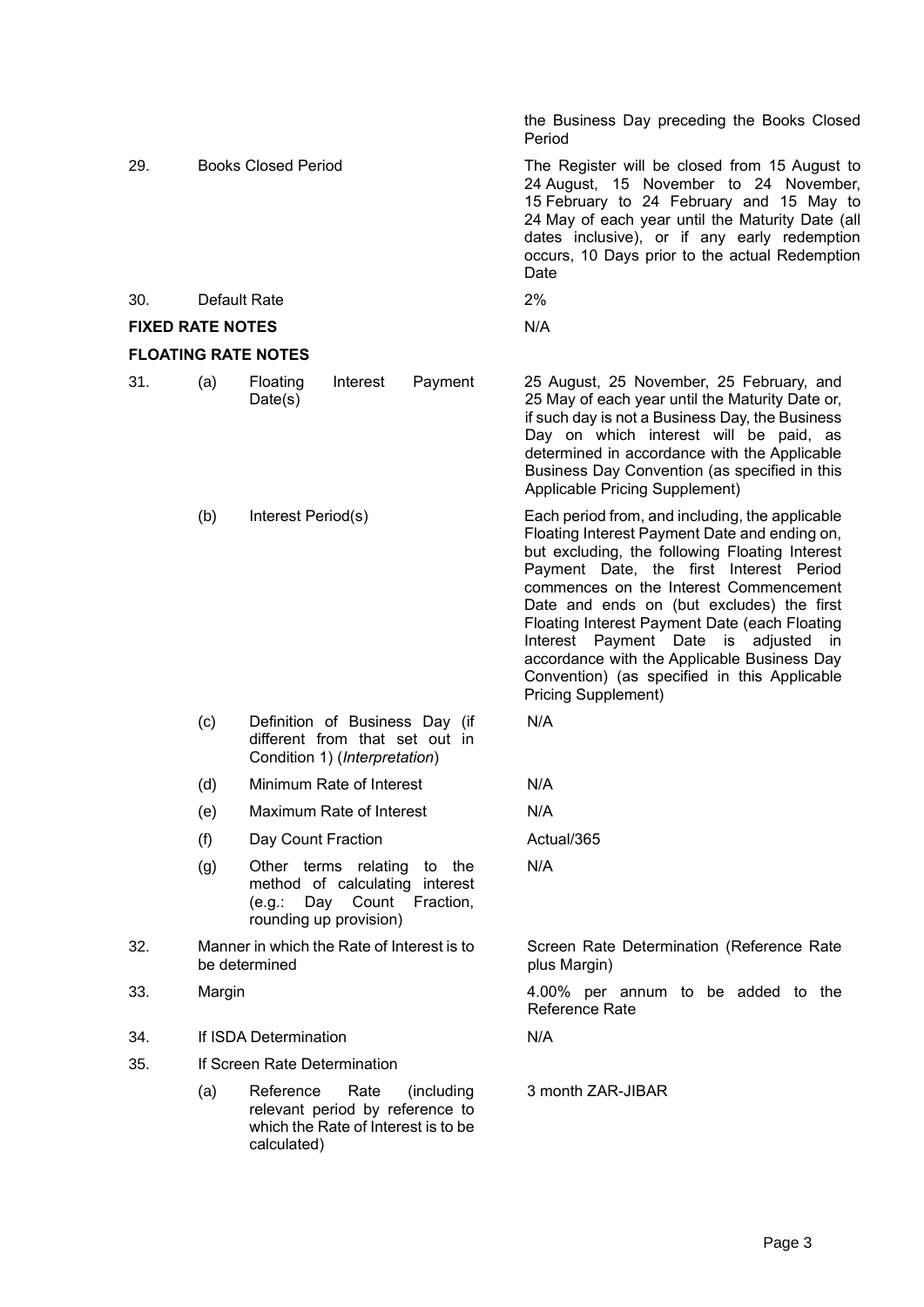|                    | (c)<br>Relevant Screen<br>Page<br>and<br>Reference Code                                                                                                                                                                       | ZAR-JIBAR-SAFEX                                                                   |
|--------------------|-------------------------------------------------------------------------------------------------------------------------------------------------------------------------------------------------------------------------------|-----------------------------------------------------------------------------------|
| 36.                | If Rate of Interest to be calculated<br>otherwise than by ISDA Determination or<br>Screen Rate Determination, insert basis<br>for determining Rate of Interest/Margin/<br><b>Fallback provisions</b>                          | N/A                                                                               |
| 37.                | Calculation<br>Agent<br>responsible<br>for<br>calculating amount of principal and<br>interest                                                                                                                                 | Nedbank Limited (acting through its Corporate<br>and Investment Banking division) |
|                    | <b>ZERO COUPON NOTES</b>                                                                                                                                                                                                      | N/A                                                                               |
|                    | <b>PARTLY PAID NOTES</b>                                                                                                                                                                                                      | N/A                                                                               |
|                    | <b>INSTALMENT NOTES</b>                                                                                                                                                                                                       | N/A                                                                               |
|                    | <b>MIXED RATE NOTES</b>                                                                                                                                                                                                       | N/A                                                                               |
|                    | <b>INDEX-LINKED NOTES</b>                                                                                                                                                                                                     | N/A                                                                               |
|                    | <b>DUAL CURRENCY NOTES</b>                                                                                                                                                                                                    | N/A                                                                               |
|                    | <b>EXCHANGEABLE NOTES</b>                                                                                                                                                                                                     | N/A                                                                               |
| <b>OTHER NOTES</b> |                                                                                                                                                                                                                               | N/A                                                                               |
|                    | <b>PROVISIONS REGARDING REDEMPTION/MATURITY</b>                                                                                                                                                                               |                                                                                   |
| 38.                | Redemption at the Option of the Issuer<br>pursuant to Condition 11.3 (Redemption<br>at the Option of the Issuer)                                                                                                              | No                                                                                |
| 39.                | Redemption at the Option of the Senior<br>Noteholders pursuant to Condition 11.4<br>(Redemption at the Option of the Senior<br>Noteholders)                                                                                   | No                                                                                |
| 40.                | Redemption in the event of a Change of<br>Control at the election of Noteholders<br>pursuant to Condition 11.5 (Redemption<br>in the event of a Change of Control) or<br>any other terms applicable to a Change<br>of Control | Yes                                                                               |
| 41.                | Early Redemption Amount(s) payable on<br>redemption for taxation reasons or on<br>Event of Default (if required)                                                                                                              | N/A                                                                               |
| <b>GENERAL</b>     |                                                                                                                                                                                                                               |                                                                                   |
| 42.                | <b>Financial Exchange</b>                                                                                                                                                                                                     | Interest Rate Market of the JSE Limited                                           |
| 43.                | Additional selling restrictions                                                                                                                                                                                               | N/A                                                                               |
| 44.                | International Securities<br>Identification<br>Number (ISIN)                                                                                                                                                                   | ZAG000168105                                                                      |
| 45.                | <b>Stock Code</b>                                                                                                                                                                                                             | NHM019                                                                            |
| 46.                | Stabilising manager                                                                                                                                                                                                           | N/A                                                                               |
| 47.                | Provisions relating to stabilisation                                                                                                                                                                                          | N/A                                                                               |

(b) Interest Rate Determination

Date(s)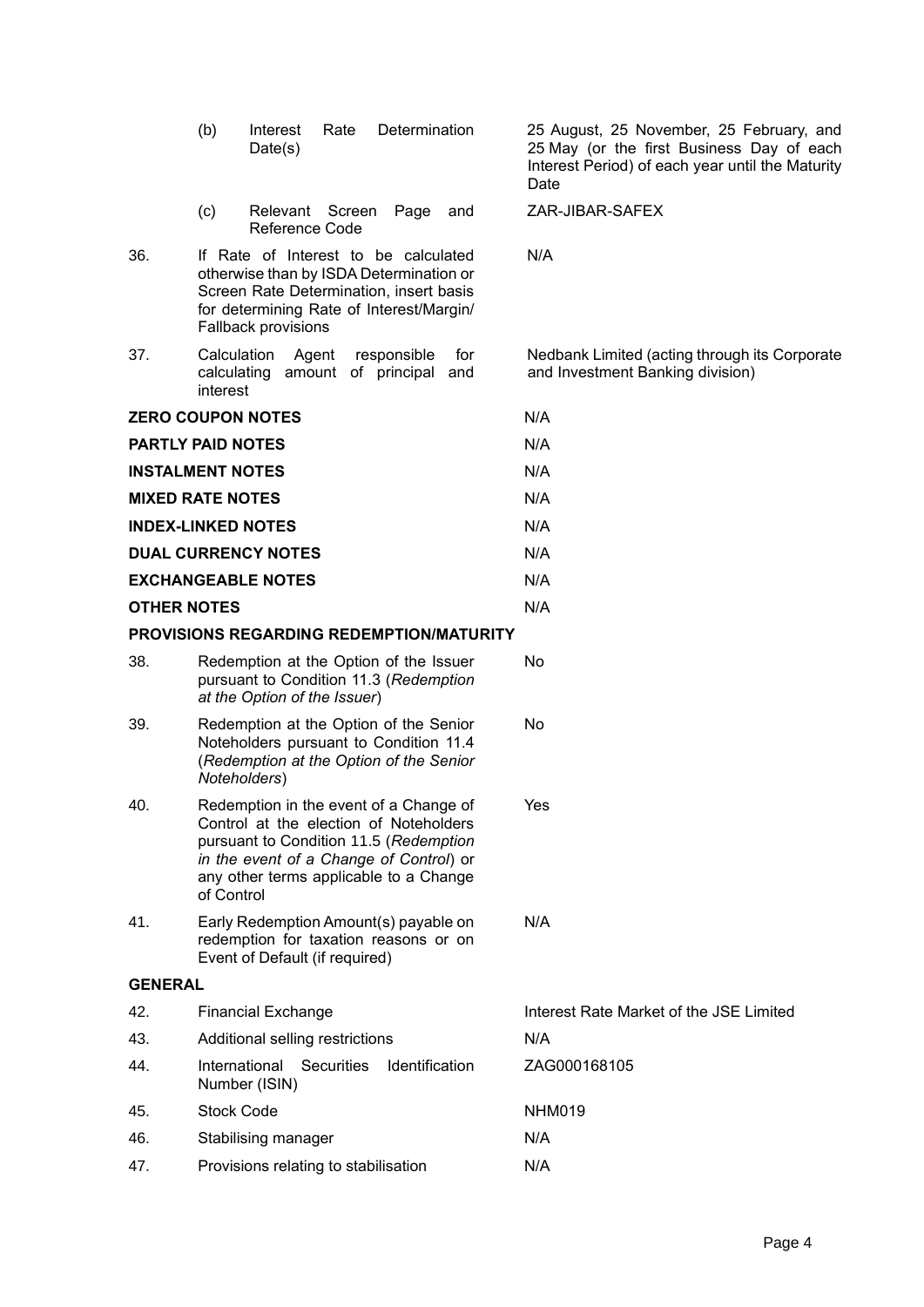48. Method of distribution **Accord Private Placement** 49. Credit Rating assigned to the Issuer Long Term: A(za), Short Term: A1(za); issue date 27 October 2021 50. Applicable Rating Agency Global Credit Rating Co. Proprietary Limited 51. Governing law (if the laws of South Africa are not applicable) N/A 52. Other provisions This Tranche of Notes will be guaranteed under the Programme Memorandum.

## **DISCLOSURE REQUIREMENTS IN TERMS OF PARAGRAPH 3(5) OF THE COMMERCIAL PAPER REGULATIONS IN RELATION TO THIS ISSUE OF NOTES**

## 53. Paragraph 3(5)(a)

The "*ultimate borrower*" (as defined in the Commercial Paper Regulations) is the Issuer.

### 54. Paragraph 3(5)(b)

The Issuer is a going concern and can in all circumstances be reasonably expected to meet its commitments under the Notes.

### 55. Paragraph 3(5)(c)

The auditor of the Issuer is Ernst & Young Incorporated.

## 56. Paragraph 3(5)(d)

As at the date of this issue:

- (i) the Issuer has issued ZAR10,129,836,845 (inclusive of this issue of Notes, the NHM012 Notes, the NHM018 Notes and the NHM021 Notes, all issuing on the same date) in Commercial Paper (as defined in the Commercial Paper Regulations); and
- (ii) the Issuer estimates that it may issue ZAR4,125,000,000 (exclusive of this issue of Notes, the NHM012 Notes, the NHM018 Notes and the NHM021 Notes, all issuing on the same date) of additional Commercial Paper during the remainder of the current financial year, ending 30 June 2022.

## 57. Paragraph 3(5)(e)

All information that may reasonably be necessary to enable the investor to ascertain the nature of the financial and commercial risk of its investment in the Notes is contained in the Programme Memorandum and this Applicable Pricing Supplement.

### 58. Paragraph 3(5)(f)

As at the date of this Applicable Pricing Supplement, there has been no material adverse change in the Issuer's financial position since the date of its last audited annual financial statements.

## 59. Paragraph 3(5)(g)

The Notes issued will be listed.

## 60. Paragraph 3(5)(h)

The funds to be raised through the issue of the Notes are to be used by the Issuer for its general corporate purposes.

## 61. Paragraph 3(5)(i)

The obligations of the Issuer in respect of the Notes are unsecured, but guaranteed by the Guarantor.

## 62. Paragraph 3(5)(j)

Ernst & Young Incorporated, the statutory auditors of the Issuer, have confirmed that nothing has come to their attention to indicate that this issue of Notes issued under the Programme does not comply in all material respects with the relevant provisions of the Commercial Paper Regulations.